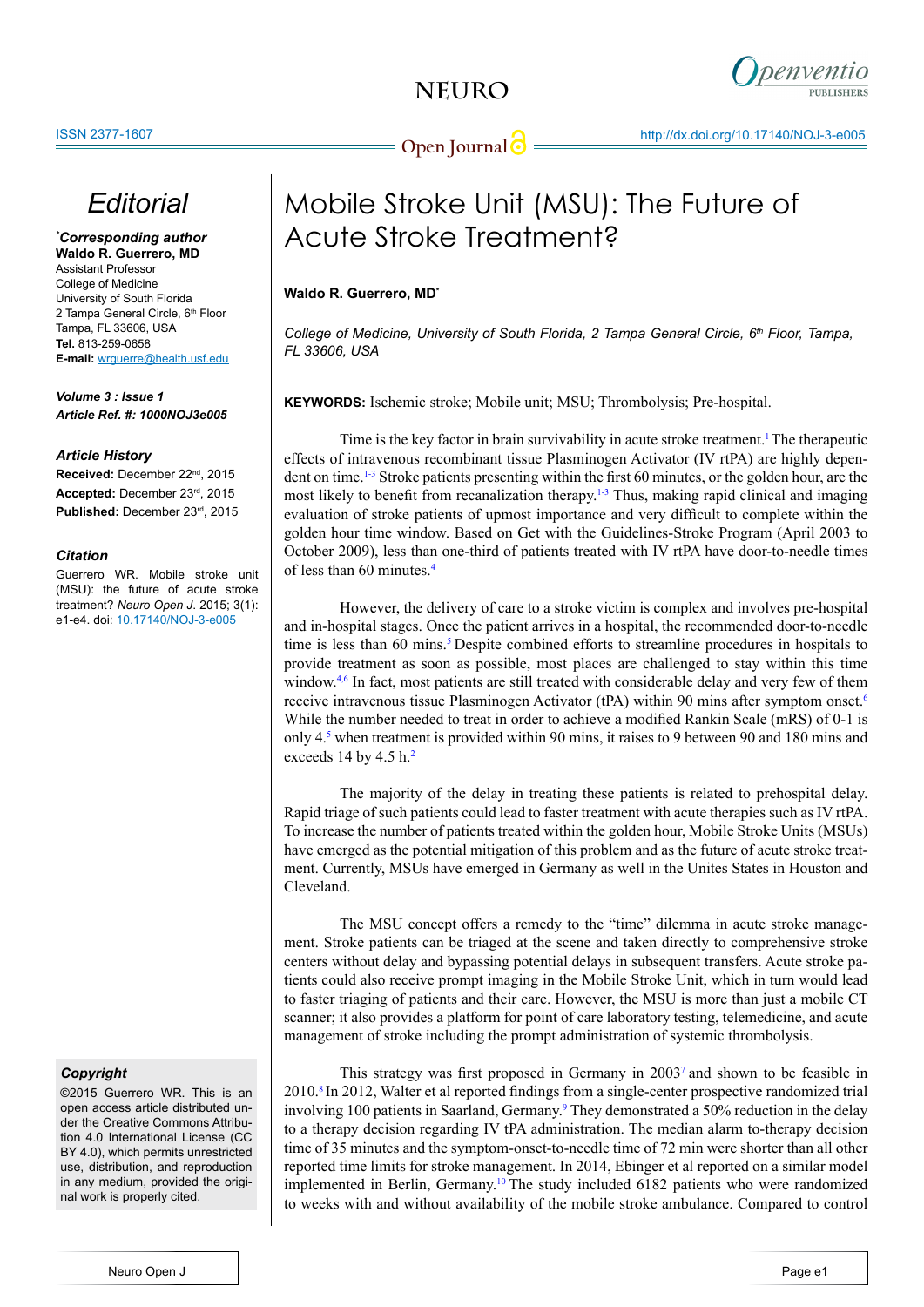# **NEURO**



## **Open Journal**

weeks, there was a reduction by 25 minutes from mean-alarm to treatment time. In addition, the rate of tPA administration was 33% during MSTU weeks, compared to 21% during control weeks.

MSUs could also allow for patients with suspected large-vessel occlusion to be specifically triaged to specialized stroke centers that offer endovascular treatment.<sup>11</sup> Most recently the Cleveland MSU group was able to demonstrate this concept and the effectiveness in the MSU in the rapid triage of patients with Acute Ischemic Stroke (AIS) from large vessel occlusions to a facility with interventional capabilities thereby saving precious time spent in inter hospital transfers.<sup>[12](#page-2-8)</sup> In their study they were able to show that the time from door to groin puncture, and the first picture to groin puncture was shorter by almost one-half in the Mobile stroke treatment units (MSTUs) group when compared to Emergency Medical Systems (EMS)/private transport. Moreover, the MSU could allow for organization of further specialized treatments and etiology-specific blood pressure management already in the pre-hospital phase of stroke management.[8](#page-2-4)[,13-14](#page-2-9) The latter could be specifically clinically relevant because there are indications that differential adjustment of blood pressure can be beneficial for patients with ischemic stroke (tolerating higher blood pressure values) or hemorrhagic stroke (reducing elevated blood pressure). $<sup>11</sup>$ </sup>

In addition, the implementation of the MSU has made the management of hemorrhagic stroke faster, with earlier blood pressure reduction based on the most recent guidelines[.15](#page-2-10) Having intravenous antihypertensive medications on board the MSU with experienced medical personnel familiar with their use and titration makes the hyper acute management of hemorrhagic stroke poten-tially more effective. Because hemorrhage enlargement occurs more frequently early in the course of intra cerebral hemorrhage,<sup>[16-18](#page-2-11)</sup> the MSU might be a useful venue for testing out new therapies to limit bleeding. The Cleveland MSU group recently applied this principle, and they were able to initiate warfarin reversal within 57 minutes of EMS dispatch, with an MSTU door-to-needle time of 40 minutes.[19](#page-2-12) This new treatment paradigm combining a fast-acting reversal agent with remote physician evaluation, on-site imaging, and laboratory testing for the first time affords ultra early reversal of warfarin effect. If earlier time to antihypertensive or coagulopathy reversal treatments benefits in preventing hematoma expansion, the MSU might have an important role in delivering and showing the efficacy of early hemorrhagic stroke treatment.

The next step needed is to address the generalizability of such units. Each state, municipality, and collaborating EMS agency might have different requirements for ensuring accountability, licensing, radiation safety, and insurance. The reality is that emergency medical systems (EMS) Germany as in rural Ocala, Florida. How much time can be saved by use of MSUs in the United States where traffic patterns, distances, market forces, and local regulations differ from Germany, is also likely to be locationspecific and differ between urban and rural areas. Furthermore, most cities in Germany have a highly developed emergency care system with specifically trained doctors on ambulances,<sup>[20](#page-3-0)</sup> which is not the case in the United States. Implementing MSUs across various cities in the Unites States would require many MSUs, cooperation of various different kinds of EMS systems/personal, and exceptional coordination within the system to overcome logistical issues. Furthermore, deployment of an MSU in a rural or ex-urban area would require different organization.

The cost-effectiveness of the MSU also still needs to be studied and compared with other strategies of remotely triaging stroke patients including the use of telestroke alone.<sup>[21](#page-3-1)</sup> Financial sustainability will be a major issue and the biggest barriers to this ground-breaking approach in acute stroke treatment will be logistical and financial. The advantages of the MSU have to be weighed against the costs of the project, including expenses for investments, staff, and consumables. Other issues, besides staffing, that will determine net costs include the design of the MSU and reimbursement for drugs, transport, and physician services. Judicious attention to cost control will be needed when making the case for MSU coverage by healthcare payers. A health economic analysis needs to be carried out as part of the MSU trials.

In summary, logistical and financial barriers remained to be solved. In addition, more clinical studies are needed to explore the long-term clinical outcomes in patients. Even in light of these obstacles, MSUs have the potential to be the future of acute stroke treatment.

### **REFERENCES**

<span id="page-1-0"></span>1. Saver JL. Time is brain-quantified. *Stroke*. 2006; 37: 263-266. doi: [10.1161/01.STR.0000196957.55928.ab](http://stroke.ahajournals.org/content/37/1/263.long)

<span id="page-1-1"></span>2. Lees KR, Bluhmki E, von Kummer R, et al. Time to treatment with intravenous alteplase and outcome in stroke: an updated pooled analysis of ECASS, ATLANTIS, NINDS, and EPITHET trials. *Lancet.* 2010; 375: 1695-1703. doi: [10.1016/S0140-6736\(10\)60491-6](http://www.ncbi.nlm.nih.gov/pubmed/20472172)

3. Lansberg MG, Schrooten M, Bluhmki E, Thijs VN, Saver JL. Treatment time-specific number needed to treat estimatesfor tissue plasminogen activator therapy in acutestroke based on shifts over the entire rangeof the modified rank in scale. *Stroke.* 2009; 40: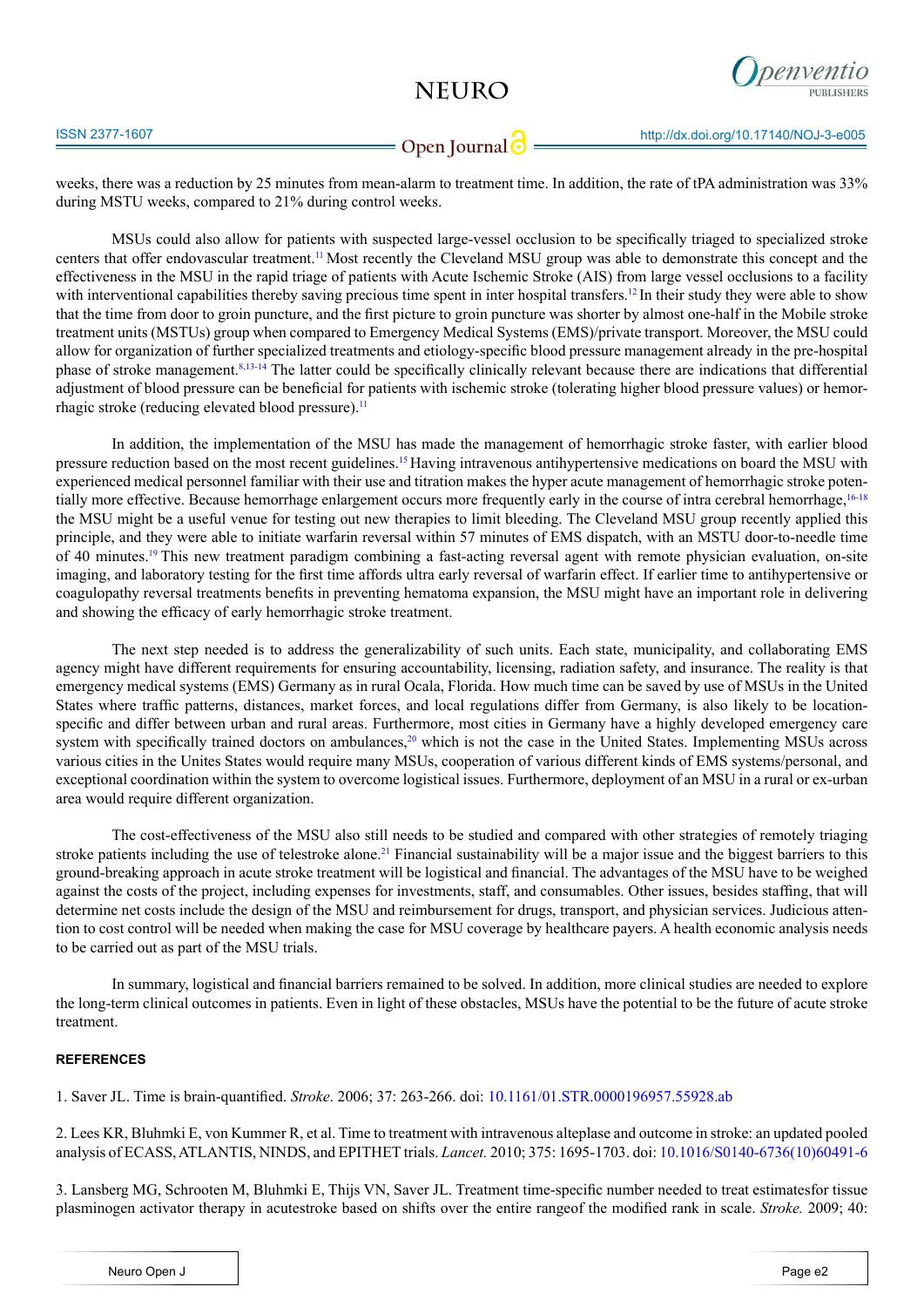# **NEURO**



ISSN 2377-1607 http://dx.doi.org/10.17140/NOJ-3-e005

## **Open Journal**

## 2079-2084. doi: [10.1161/STROKEAHA.108.540708](http://www.ncbi.nlm.nih.gov/pubmed/19372447)

<span id="page-2-0"></span>4. Fonarow GC, Smith EE, Saver JL, et al. Timeliness oftissue-type plasminogen activator therapy in acute ischemicstroke: patient characteristics, hospital factors, andoutcomes associated with door-to-needle times within 60 minutes. *Circulation.* 2011; 123: 750- 758. doi: [10.1161/CIRCULATIONAHA.110.974675](http://www.ncbi.nlm.nih.gov/pubmed/21311083)

<span id="page-2-1"></span>5. Adams HP Jr, del Zoppo G, Alberts MJ, et al. Guidelines for the earlymanagement of adults with ischemic stroke: a guideline from theAmerican Heart Association/American Stroke Association StrokeCouncil, Clinical Cardiology Council, Cardiovascular Radiology andIntervention Council, and the Atherosclerotic Peripheral VascularDisease and Quality of Care Outcomes in Research Interdisciplinary Working Groups: the American Academy of Neurology affirms thevalue of this guideline as an educational tool for neurologists. *Stroke.* 2007; 38: 1655-1711. doi: [10.1161/STROKEAHA.107.181486](http://stroke.ahajournals.org/content/38/5/1655.long) 

<span id="page-2-2"></span>6. Wahlgren N, Ahmed N, Davalos A, et al. Thrombolysis with alteplase3-4.5 h after acute ischaemic stroke (SITS-ISTR): an observationalstudy. *Lancet.* 2008; 372: 1303-1309. doi: [10.1016/S0140-6736\(08\)61339-2](http://www.ncbi.nlm.nih.gov/pubmed/18790527)

<span id="page-2-3"></span>7. Fassbender K, Walter S, Liu Y, et al. "Mobile stroke unit" forhyperacute stroke treatment. *Stroke.* 2003; 34: e44. doi: [10.1161/01.](http://stroke.ahajournals.org/content/34/6/e44.long) [STR.0000075573.22885.3B](http://stroke.ahajournals.org/content/34/6/e44.long) 

<span id="page-2-4"></span>8. Walter S, Kostpopoulos P, Haass A, et al. Bringing the hospital tothe patient: first treatment of stroke patients at the emergency site. *PLoS One.* 2010; 5: e13758. doi: [10.1371/journal.pone.0013758](http://www.ncbi.nlm.nih.gov/pubmed/21060800)

<span id="page-2-5"></span>9. Walter S, Kostopoulos P, Haass A, et al. Diagnosis and treatment of patients with stroke in a mobile stroke unit versus in hospital: a randomised controlled trial. *Lancet Neurol.* 2012; 11: 397-404. doi: [10.1016/S1474-4422\(12\)70057-1](http://www.thelancet.com/journals/lanneurol/article/PIIS1474-4422%2812%2970057-1/abstract)

<span id="page-2-6"></span>10. Ebinger M, Winter B, Wendt M, et al. Effect of the use of ambulance-based thrombolysis on time to thrombolysis in acuteischemic stroke: a randomized clinical trial. *JAMA.* 2014; 311: 1622-1631. doi: [10.1001/jama.2014.2850](http://www.ncbi.nlm.nih.gov/pubmed/24756512)

<span id="page-2-7"></span>11. Anderson CS, Heeley E, Huang Y, et al. For the INTERACT2 Investigators.Rapid blood-pressure lowering in patients with acute intracerebralhemorrhage. *N Engl J Med.* 2013; 368: 2355-2365. doi: [10.1056/NEJMoa1214609](http://www.ncbi.nlm.nih.gov/pubmed/23713578)

<span id="page-2-8"></span>12. Cerejo R, John S, Buletko AB, et al. A mobile stroke treatment unit for field triage of patients for intraarterial revascularization therapy*. J Neuroimaging.* 2015; 25: 940-945. doi: [10.1111/jon.12276](http://www.ncbi.nlm.nih.gov/pubmed/26179631) 

<span id="page-2-9"></span>13. Kostopoulos P, Walter S, Haass A, et al. Mobile stroke unit fordiagnosis-based triage of persons with suspected stroke. *Neurology.* 2012; 78: 1849-1852. doi: [10.1212/WNL.0b013e318258f773](http://www.ncbi.nlm.nih.gov/pubmed/22592363)

14. Weber JE, Ebinger M, Rozanski M, et al. for the STEMO-Consortium.Prehospital thrombolysis in acute stroke: results of the PHANTOM-Spilot study. *Neurology.* 2013; 80: 163-168. doi: [10.1212/WNL.0b013e31827b90e5](http://www.ncbi.nlm.nih.gov/pubmed/23223534)

<span id="page-2-10"></span>15. Hemphill JC 3rd, Greenberg SM, Anderson CS, et al. American Heart Association Stroke Council; Councilon Cardiovascular and Stroke Nursing; Council on Clinical Cardiology.Guidelines for the management of spontaneous intracerebral hemorrhage:a guideline for healthcare professionals from the American Heart Association/American Stroke Association. *Stroke.* 2015; 46: 2032- 2060. doi: [10.1161/STR.0000000000000069](http://stroke.ahajournals.org/content/early/2015/05/28/STR.0000000000000069)

<span id="page-2-11"></span>16. Fujii Y, Takeuchi S, Sasaki O, Minakawa T, Tanaka R. Multivariate analysisof predictors of hematoma enlargement in spontaneous intracerebralhemorrhage. *Stroke.* 1998; 29: 1160-1166. doi: [10.1161/01.STR.29.6.1160](http://stroke.ahajournals.org/content/29/6/1160.long) 

17. Brott T, Broderick J, Kothari R, et al. Early hemorrhage growth in patients with intracerebral hemorrhage. *Stroke.* 1997; 28: 1-5. doi: [10.1161/01.STR.28.1.1](http://stroke.ahajournals.org/content/28/1/1.long)

18. Broderick JP, Diringer MN, Hill MD, et al. Recombinant Activated Factor VII Intracerebral HemorrhageTrial Investigators. Determinants of intracerebral hemorrhage growth:an exploratory analysis*. Stroke*. 2007; 38: 1072-1075.

<span id="page-2-12"></span>19. Gomes JA, Ahrens CL, Hussain MS, Winners S, Rasmussen PA, Uchino K. Cleveland Pre-Hospital Acute Stroke Treatment Study Group. Prehospital reversal of warfarin-related coagulopathy in intracerebral hemorrhage in a mobile stroke treatment unit. *Stroke.* 2015; 46: e118-e1120. doi: [10.1161/STROKEAHA.115.008483](http://www.ncbi.nlm.nih.gov/pubmed/25873600)